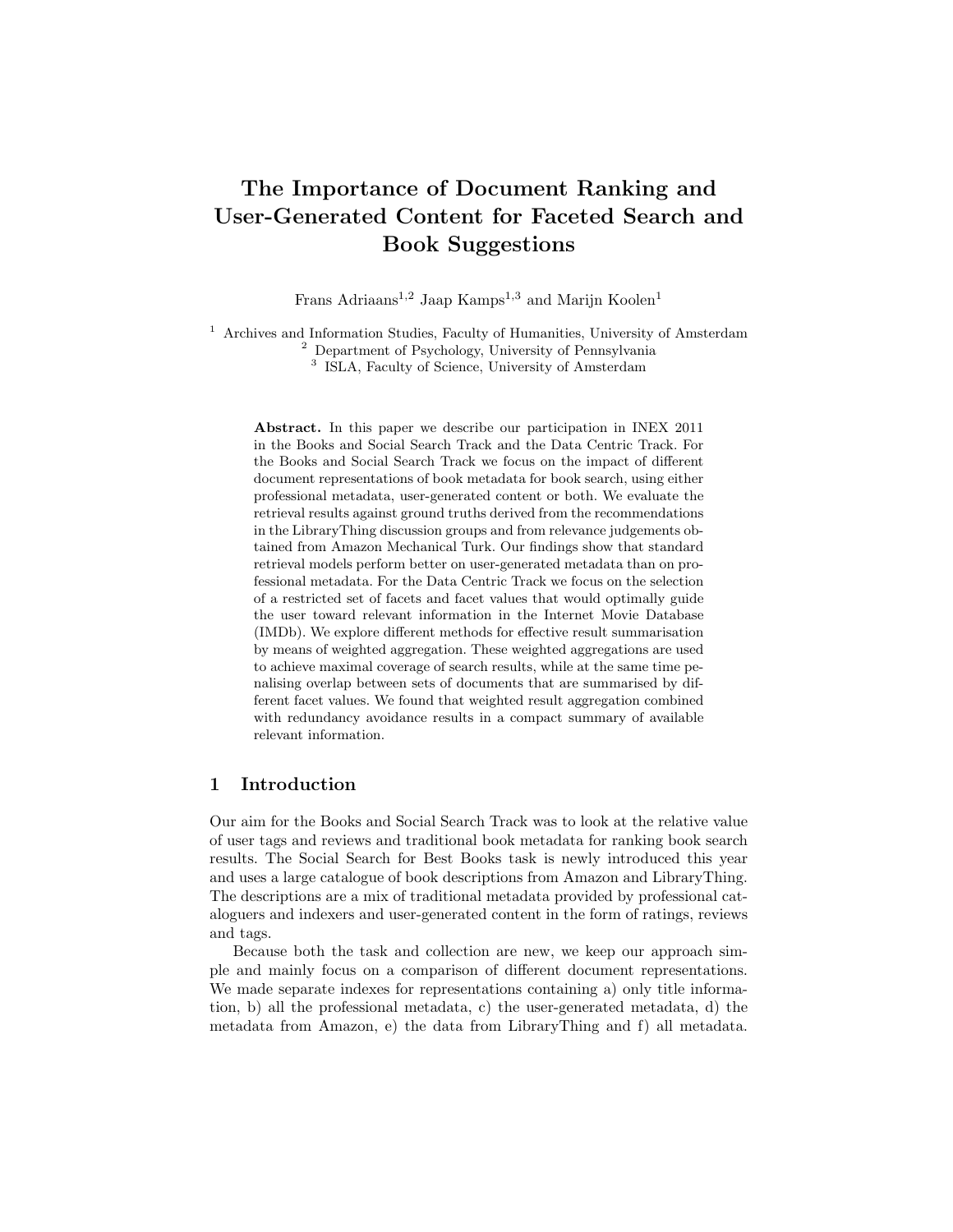With these indexes we compare standard language model retrieval systems and evaluate them using the relevance judgements from the LibraryThing discussion forums and from Amazon Mechanical Turk. We break down the results to look at performance on different topic types and genres to find out which metadata is effective for particular categories of topics.

For the Data Centric Track we focus on the selection of a restricted set of facets and facet values that would optimally guide the user toward relevant information. We aim to improve faceted search by addressing two issues: a) weighted result aggregation, and b) redundancy avoidance.

The traditional approach to faceted search is to summarise search results by providing counts of the number of documents that are associated with different facet values [\[6,](#page-14-0) [14\]](#page-14-1). Those facet values that have the highest number of counts are returned to the user. We extend this approach by exploring the aggregation of results using weighted document counts. The underlying intuition is that facet values with the most documents are not necessarily the most relevant values [\[2\]](#page-14-2). That is, buying a dvd by the director who directed the most movies does not necessarily meet the search demands of a user. It may be more suitable to return directors who made a large number of important (and/or popular) movies. More sophisticated result aggregations, acknowledging the importance of an entity, may thus provide better hints for further faceted navigation than simple document counts. We therefore explore different methods for effective result summarisation by means of weighted aggregation.

Another problem in faceted search concerns the avoidance of overlapping facets [\[8\]](#page-14-3). That is, facets whose values describe highly similar set of documents should be avoided. We therefore aim at penalising overlap between sets of documents that are summarised by different facet values. We expect that weighted result aggregation combined with redundancy avoidance results in a compact summary of the available relevant information.

We describe our experiments and results for the Books and Social Search Track in Section [2](#page-1-0) and for the Data Centric Track in Section [3.](#page-6-0) In Section [4,](#page-13-0) we discuss our findings and draw conclusions.

## <span id="page-1-0"></span>2 Book Track

In the INEX 2011 Books and Social Search Track we participated in the Social Search for Best Books task. Our aim was to investigate the relative importance of professional and user-generated metadata. The document collection consists of 2.8 million book description, with each description combining information from Amazon and LibraryThing. The Amazon data has both traditional book metadata such as title information, subject headings and classification numbers, and user-generated metadata as well as user ratings and reviews. The data from LibraryThing consists mainly of user tags.

Professional cataloguers and indexers aim to keep metadata mostly objective. Although subject analysis to determine headings and classification codes is somewhat subjective, the process follows a formal procedure and makes use of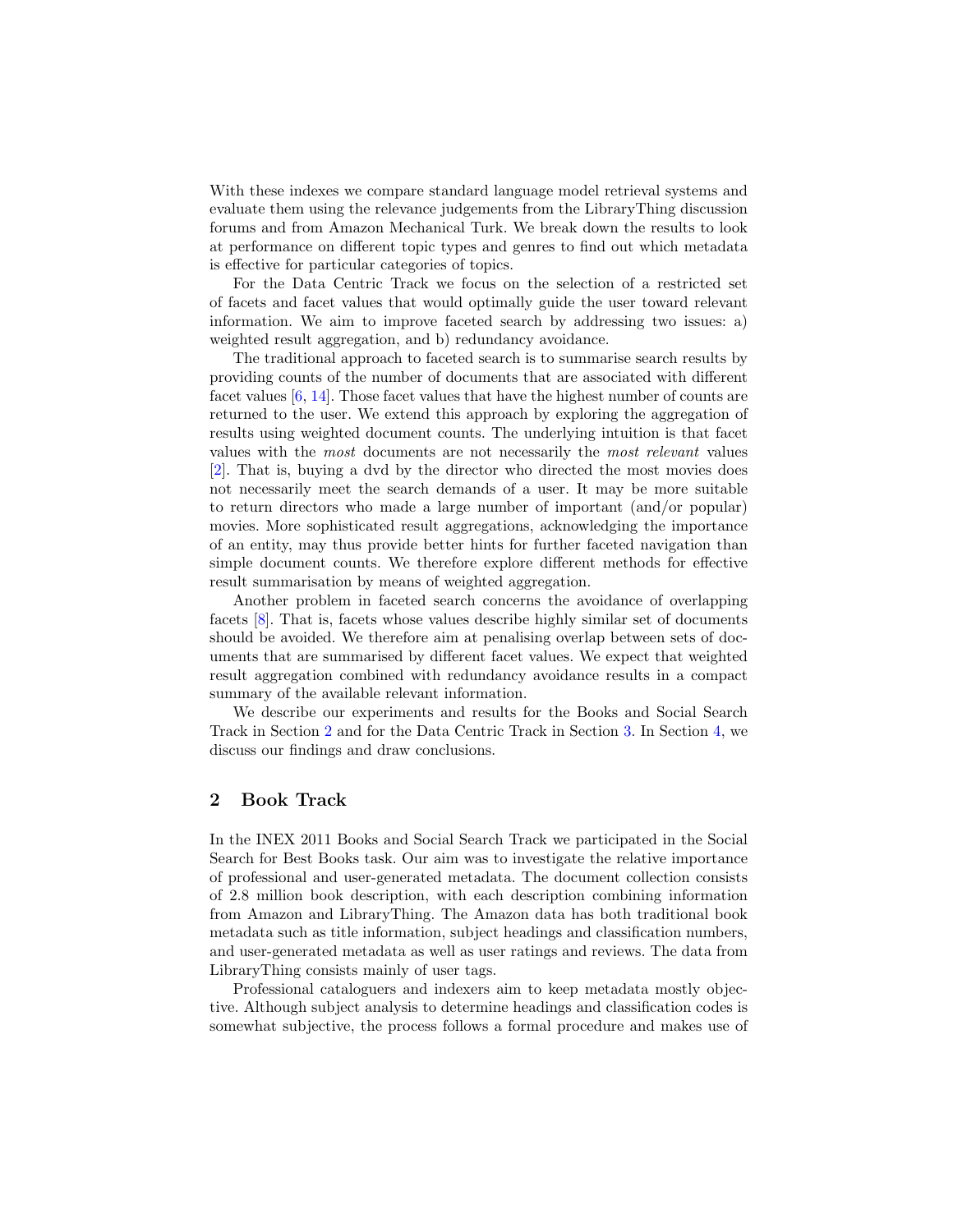controlled vocabularies. Readers looking for interesting or fun books to read may not only want objective metadata to determine what book to read or buy next, but also opinionated information such as reviews and ratings. Moreover, subject headings and classification codes might give a very limited view of what a book is about. LibraryThing users tag books with whatever keywords they want, including personal tags like unread or living room bookcase, but also highly specific, descriptive tags such WWII pacific theatre or natives in Oklahoma.

We want to investigate to what extent professional and user-generated metadata provide effective indexing terms for book retrieval. The Cranfield tests [\[4\]](#page-14-4) showed that using natural language terms from documents for indexing was at least as effective for retrieval as using controlled vocabularies. However, controlled vocabularies still hold the potential to improve completeness and accuracy of search results by providing consistent and rigorous index terms and ways to deal with synonymy and homonymy [\[7,](#page-14-5) [13\]](#page-14-6). [\[5\]](#page-14-7) found that "if subject headings were to be removed from or no longer included in catalog records, users performing keyword searches would miss more than one third of the hits they currently retrieve." Authors, indexers and searchers all have different vocabularies [\[3\]](#page-14-8) which, when all used in a single search process, may very well lead to the possibility of term mismatches. Bates  $[1, p.7]$  $[1, p.7]$  states that users of library catalogues prefer to use keyword search, which often does not match the appropriate subject headings.

One of the interesting aspects of user-generated metadata in this respect is that it has a smaller gap with the vocabulary of searchers [\[9\]](#page-14-9). User tags may (partially) compensate for missing subject headings. Yi and Chan [\[16\]](#page-14-10) explored the possibility of mapping user tags from folksonomies to Library of Congress subject headings (LCSH), and found that with word matching, they could link two-thirds of all tags to LC subject headings. [\[10\]](#page-14-11) looked at the retrieval effectiveness of tags taking into account the tag frequency. They found that the tags with the highest frequency are the most effective.

## 2.1 Experimental Setup

We used Indri [\[12\]](#page-14-12) for indexing, removed stopwords and stemmed terms using the Krovetz stemmer. We made 5 separate indexes:

Full : the whole description is indexed.

Amazon: only the elements derived from the Amazon data are indexed.

LT : only the elements derived from the LibraryThing data are indexed.

- Title : only the title information fields (title, author, publisher, publication date, dimensions, weight, number of pages) are indexed.
- Professional : only the traditional metadata fields from Amazon are indexed, including the title information (see Title index) and classification and subject heading information.
- Social: only the user-generated content such as reviews, tags and ratings are indexed.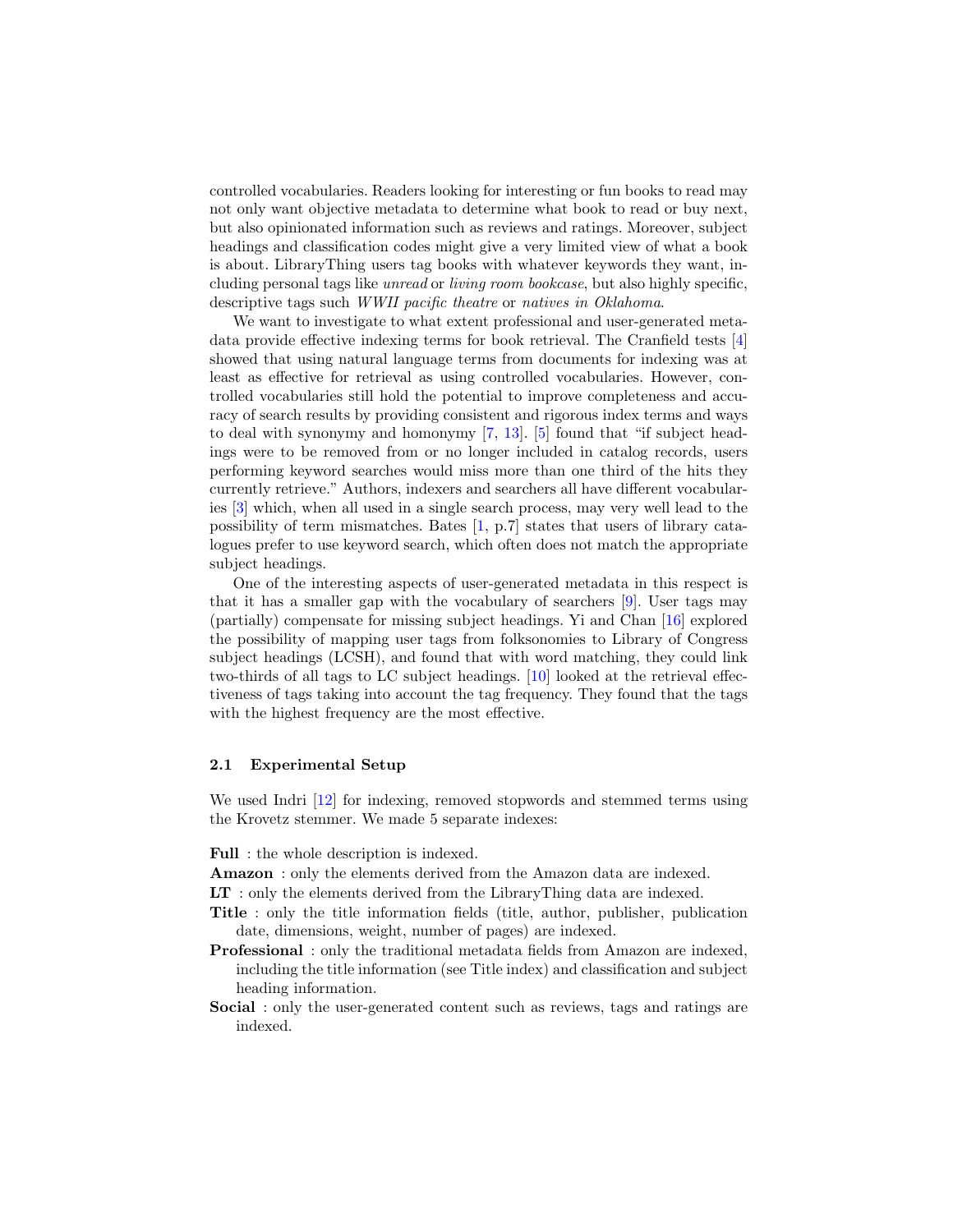<span id="page-3-0"></span>Table 1: Evaluation results for the Social Search for Best Books task runs using the LT suggestion Qrels. Runs marked with \* are official submissions.

| Run                     | nDCG@10 | P@10   | MRR    | MAP    |
|-------------------------|---------|--------|--------|--------|
| xml_amazon.fb.10.50     | 0.2665  | 0.1730 | 0.4171 | 0.1901 |
| $*$ xml_amazon          | 0.2411  | 0.1536 | 0.3939 | 0.1722 |
| $*$ xml_full.fb.10.50   | 0.2853  | 0.1858 | 0.4453 | 0.2051 |
| $*$ xml_full            | 0.2523  | 0.1649 | 0.4062 | 0.1825 |
| $xml_l.t.fb.10.50$      | 0.1837  | 0.1237 | 0.2940 | 0.1391 |
| $*$ xml lt              | 0.1592  | 0.1052 | 0.2695 | 0.1199 |
| xml_prof                | 0.0720  | 0.0502 | 0.1301 | 0.0567 |
| $*$ xml social.fb.10.50 | 0.3101  | 0.2071 | 0.4811 | 0.2283 |
| *xml_social             | 0.2913  | 0.1910 | 0.4661 | 0.2115 |
| xml_title               | 0.0617  | 0.0403 | 0.1146 | 0.0563 |

The topics are taken from the LibraryThing discussion groups and contain a title field which contains the title of a topic thread, a group field which contains the discussion group name and a narrative field which contains the first message from the topic thread. In our experiments we only used the title fields as queries and default settings for Indri (Dirichlet smoothing with  $\mu = 2500$ ). We submitted the following six runs:

xml amazon : a standard LM run on the Amazon index.

xml full : a standard LM run on the Full index.

xml full.fb.10.50 : a run on the Full index with pseudo relevance feedback using 50 terms from the top 10 results.

xml lt : a standard LM run on the LT index.

xml social : a standard LM run on the Social index.

xml social.fb.10.50 : a run on the Social index with pseudo relevance feedback using 50 terms from the top 10 results.

Additionally we created the following runs:

xml amazon.fb.10.50 : a standard LM run on the Amazon index. xml lt.fb.10.50 : a standard LM run on the LT index. xml prof : a standard LM run on the Professional index. xml title : a standard LM run on the Title index.

## 2.2 Results

The Social Search for Best Books task has two sets of relevance judgements. One based on the lists of books that were suggested on the LT discussion groups, and one based on document pools of the top 10 results of all official runs, judged by Mechanical Turk workers. For the latter set of judgements, a subset of 24 topics was selected from the larger set of 211 topics from the LT forums.

We first look at the results based on the Qrels derived from the LT discussion groups in Table [1.](#page-3-0) The runs on the Social index outperform the others on all measures. The indexes with no user-generated content–Professional and Title—lead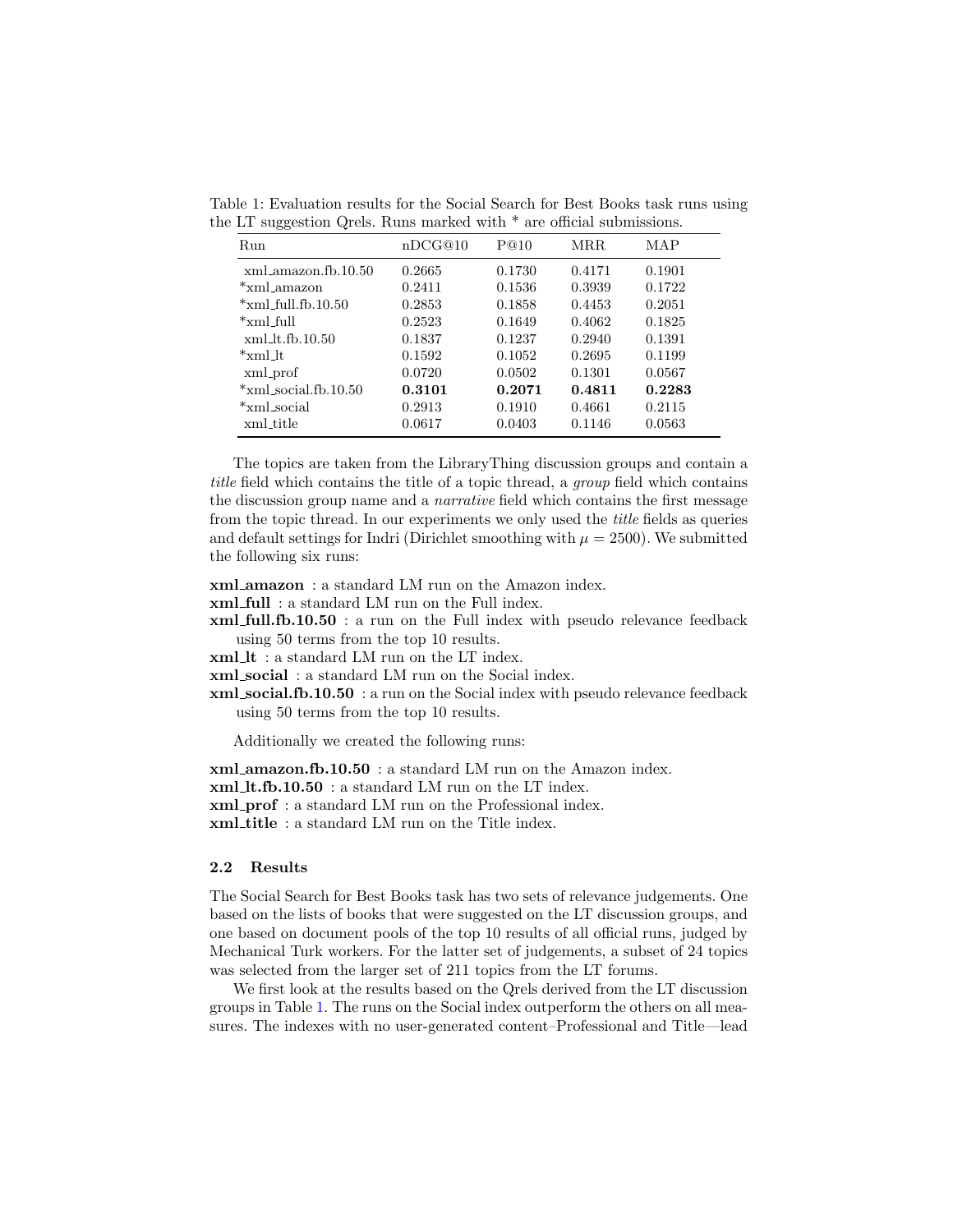| Run                     | nDCG@10 | P@10   | MRR    | MAP    |
|-------------------------|---------|--------|--------|--------|
| $xml$ _amazon.fb.10.50  | 0.5954  | 0.5583 | 0.7868 | 0.3600 |
| *xml_amazon             | 0.6055  | 0.5792 | 0.7940 | 0.3500 |
| $*$ xml_full.fb.10.50   | 0.5929  | 0.5500 | 0.8075 | 0.3898 |
| $*$ xml_full            | 0.6011  | 0.5708 | 0.7798 | 0.3818 |
| $xml_l.t.fb.10.50$      | 0.4281  | 0.3792 | 0.7157 | 0.2368 |
| $*$ xml_lt              | 0.3949  | 0.3583 | 0.6495 | 0.2199 |
| xml_prof                | 0.1625  | 0.1375 | 0.3668 | 0.0923 |
| $*$ xml_social.fb.10.50 | 0.5425  | 0.5042 | 0.7210 | 0.3261 |
| *xml_social             | 0.5464  | 0.5167 | 0.7031 | 0.3486 |
| xml_title               | 0.2003  | 0.1875 | 0.3902 | 0.1070 |

<span id="page-4-0"></span>Table 2: Evaluation results for the Social Search for Best Books task runs using the AMT Qrels. Runs marked with \* are official submissions.

to low scores. The user-provided content seems to add more useful information to the title fields than the professional metadata. The LT index also leads to better performance than the Professional index, suggesting tags can indeed compensate and improve upon controlled subject access. The indexes that have reviews— Amazon, Full and Social—outperform the LT index which has user tags but no reviews. Reviews seem to be effective document representations. Feedback is effective on the four indexes Amazon, Full, LT and Social.

Next we look at the results based on the Mechanical Turk judgements in Table [2.](#page-4-0) Here we see a different pattern. With the top 10 results judged on relevance, all scores are higher than with the LT judgements. This is probably due in part to the larger number of judged documents, but perhaps also to the difference in the tasks. The Mechanical Turk workers were asked to judged the topical relevance of books—is the book on the same topic as the request from the LT forum—whereas the LT forum members were asked by the requester to recommend books from a possibly long list of topically relevant books. Another interesting observation is that feedback is not effective for the AMT evaluation on the Full, Amazon and Social indexes, whereas it was effective for the LT evaluation. The main difference between the Full, Amazon and Social indexes on the one hand and the LT index on the other hand is that the LT index has no reviews. This might suggest the AMT workers paid more attention to the tags than to the reviews when making their judgements. A rationale for this could be that tags provide a faster way to judge a book than reviews, which is in the interest of workers who wish to minimise the time spent on a HIT.

Perhaps another reason is that the two evaluations use different topic sets. To investigate the impact of the topic set, we filtered the LT judgements on the 24 topics selected for AMT, such that the LT and AMT judgements are more directly comparable. The results are shown in Table [3.](#page-5-0) The pattern is similar to that of the LT judgements over the 211 topics, indicating that the impact of the topic set is small. The runs on the Social index outperform the others, with the Amazon and Full runs scoring better than the LT runs, which in turn perform better than the Official and Title runs. Feedback is again effective for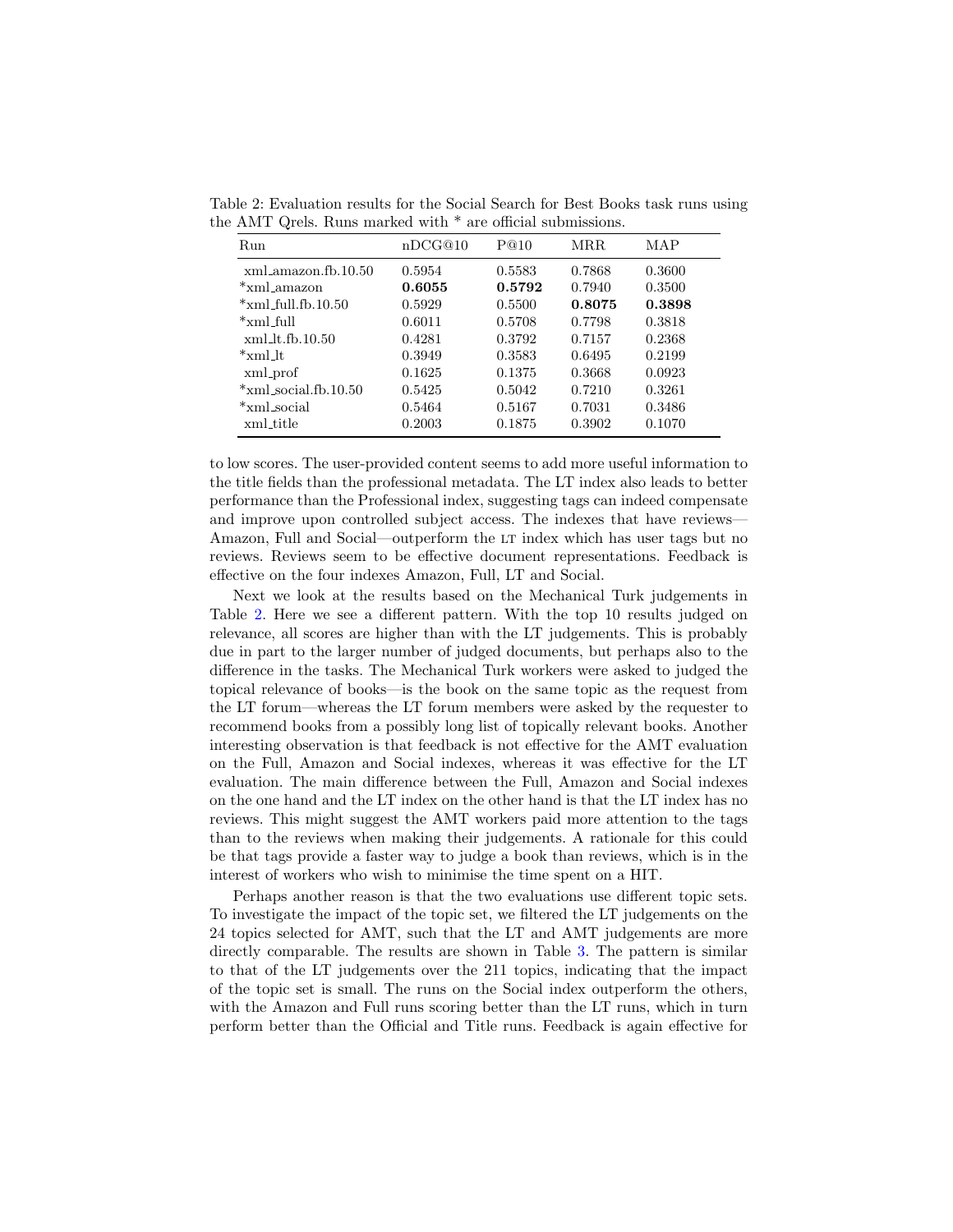<span id="page-5-0"></span>Table 3: Evaluation results for the Social Search for Best Books task runs using the LT recommendation Qrels for the 24 topics selected for the AMT experiment. Runs marked with \* are official submissions.

| Run                               | nDCG@10 | P@10   | <b>MRR</b> | MAP    |
|-----------------------------------|---------|--------|------------|--------|
| $xml$ <sub>amazon.fb</sub> .10.50 | 0.2103  | 0.1625 | 0.3791     | 0.1445 |
| xml_amazon                        | 0.1941  | 0.1583 | 0.3583     | 0.1310 |
| $xml$ -full.fb.10.50              | 0.2155  | 0.1708 | 0.3962     | 0.1471 |
| xml_full                          | 0.1998  | 0.1625 | 0.3550     | 0.1258 |
| $xml_l.t.fb.10.50$                | 0.1190  | 0.0833 | 0.3119     | 0.0783 |
| xml_lt                            | 0.1149  | 0.0708 | 0.3046     | 0.0694 |
| xml_prof                          | 0.0649  | 0.0500 | 0.1408     | 0.0373 |
| xml social.fb.10.50               | 0.3112  | 0.2333 | 0.5396     | 0.1998 |
| xml social                        | 0.2875  | 0.2083 | 0.5010     | 0.1824 |
| xml_title                         | 0.0264  | 0.0167 | 0.0632     | 0.0321 |

all reported measures. In other words, the observed difference between the LT and AMT evaluations is not caused by difference in topics but probably caused by the difference in the tasks.

# 2.3 Analysis

The topics of the SB Track are labelled with topic type and genre. There are 8 different type labels: subject (134 topics), author (32), genre (17), series (10), known-item  $(7)$ , edition  $(7)$ , work  $(3)$  and language  $(2)$ . The genre labels can be grouped into fiction, with genre label Literature (89 topics) and non-fiction, with genre labels such as *history* (60 topics), *biography*  $(24)$ , *military*  $(16)$ , *religion*  $(16)$ , technology  $(14)$  and science  $(11)$ .

We break down the evaluation results over topic types and take a closer look at the subject, author and genre types. The other types have either very small numbers of topics (*work* and *language*), or are hard to evaluate with the current relevance judgements. For instance, the edition topics ask for a recommended edition of a particular work. In the relevance judgements the multiple editions of a work are all mapped to a single work ID in LibraryThing. Some books have many more editions than others, which would create in imbalance in the relevance judgements for most topics.

The evaluation results are shown in Table [4.](#page-6-1) For most runs there is no big difference in performance between fiction and non-fiction topics, with slightly better performance on the fiction topics. For the two runs on the Social index the difference is bigger. Perhaps this is due to a larger amount of social metadata for fiction books. The standard run on the LT index (xml lt) performs better on the non-fiction topics, suggesting the tags for non-fiction are more useful than for fiction books. Among the topic types we see the same pattern across all measures and all runs. The *author* topic are easier than the *subject* topics, which are again easier than the *genre* topics. We think this is a direct reflection of the clarity and specificity of the information needs and queries. For author related topics,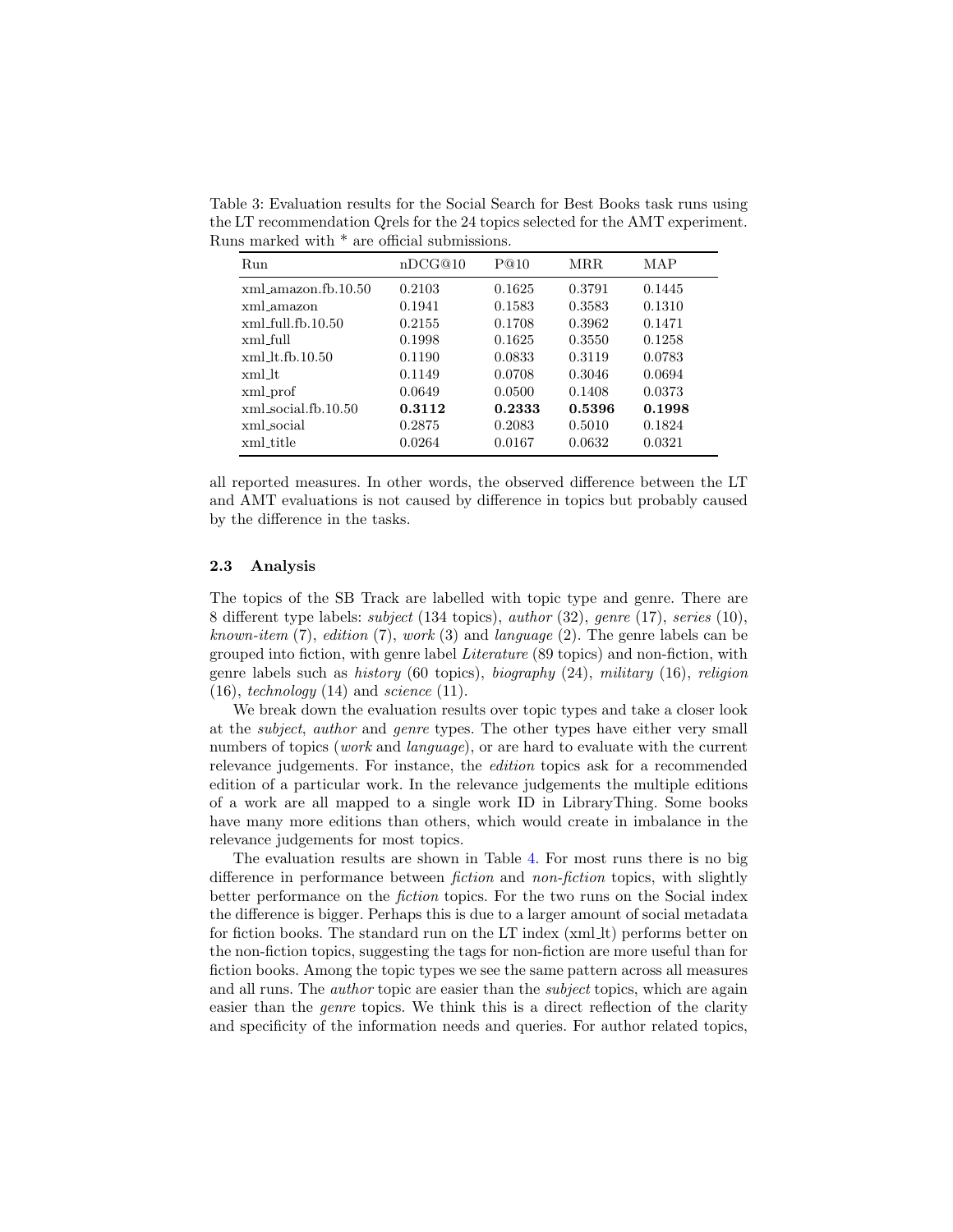<span id="page-6-1"></span>Table 4: Evaluation results using the LT recommendation Qrels across different topic genres and types. Runs marked with \* are official submissions.

|                                   |        | nDCG@10             |        |                      |        |  |  |
|-----------------------------------|--------|---------------------|--------|----------------------|--------|--|--|
| Run                               |        | Fiction Non-fiction |        | Subject Author Genre |        |  |  |
| $xml$ <sub>amazon.fb</sub> .10.50 | 0.2739 | 0.2608              | 0.2203 | 0.4193               | 0.0888 |  |  |
| $*$ xml_amazon                    | 0.2444 | 0.2386              | 0.1988 | 0.3630               | 0.0679 |  |  |
| $*$ xml_full.fb.10.50             | 0.2978 | 0.2765              | 0.2374 | 0.4215               | 0.1163 |  |  |
| $*$ xml_full                      | 0.2565 | 0.2491              | 0.2093 | 0.3700               | 0.0795 |  |  |
| xmllt.fb.10.50                    | 0.1901 | 0.1888              | 0.1597 | 0.2439               | 0.0850 |  |  |
| $*$ xml lt                        | 0.1535 | 0.1708              | 0.1411 | 0.2093               | 0.0762 |  |  |
| xml_prof                          | 0.0858 | 0.0597              | 0.0426 | 0.1634               | 0.0225 |  |  |
| $*$ xml_social.fb.10.50           | 0.3469 | 0.2896              | 0.2644 | 0.4645               | 0.1466 |  |  |
| *xml_social                       | 0.3157 | 0.2783              | 0.2575 | 0.4006               | 0.1556 |  |  |
| xml_title                         | 0.0552 | 0.0631              | 0.0375 | 0.1009               | 0.0000 |  |  |

the name of the author is a very clear and specific retrieval cue. Subject are somewhat broader and less clearly defined, making it harder to retrieve exactly the right set of books. For genre-related topics it is even more difficult. Genres are broad and even less clearly defined. For many genres there are literally (tens of) thousands of books and library catalogues rarely go so far in classifying and indexing specific genres. This is also reflected by the very low scores of the Official and Title index runs for genre topics.

# <span id="page-6-0"></span>3 Data Centric Track

For the Data Centric Track we participated in the Ad Hoc Task and the Faceted Search Task. Our particular focus was on the Faceted Search Task where we aim to discover for each query a restricted set of facets and facet values that best describe relevant information in the results list. Our general approach is to use weighted result aggregations to achieve maximal coverage of relevant documents in IMDb. At the same time we aim to penalise overlap between sets of documents that are summarised by different facet values. We expect that this results in a compact summary of the available relevant information. Below we describe our setup and results.

## 3.1 Experimental Setup

We use Indri [\[12\]](#page-14-12) with Krovetz stemming and default smoothing (Dirichlet with  $\mu = 2500$ ) for indexing. All XML leaf elements in the IMDb collection are indexed as fields. Documents were retrieved using title fields only. The maximum number of retrieved documents was set to 1000 (Ad Hoc Task) and 2000 (Faceted Search Task). We submitted one run for the Ad Hoc Search Task and three runs for the Faceted Search Task.

Ad Hoc Task : One run was generated using the settings described above: UAms2011adhoc.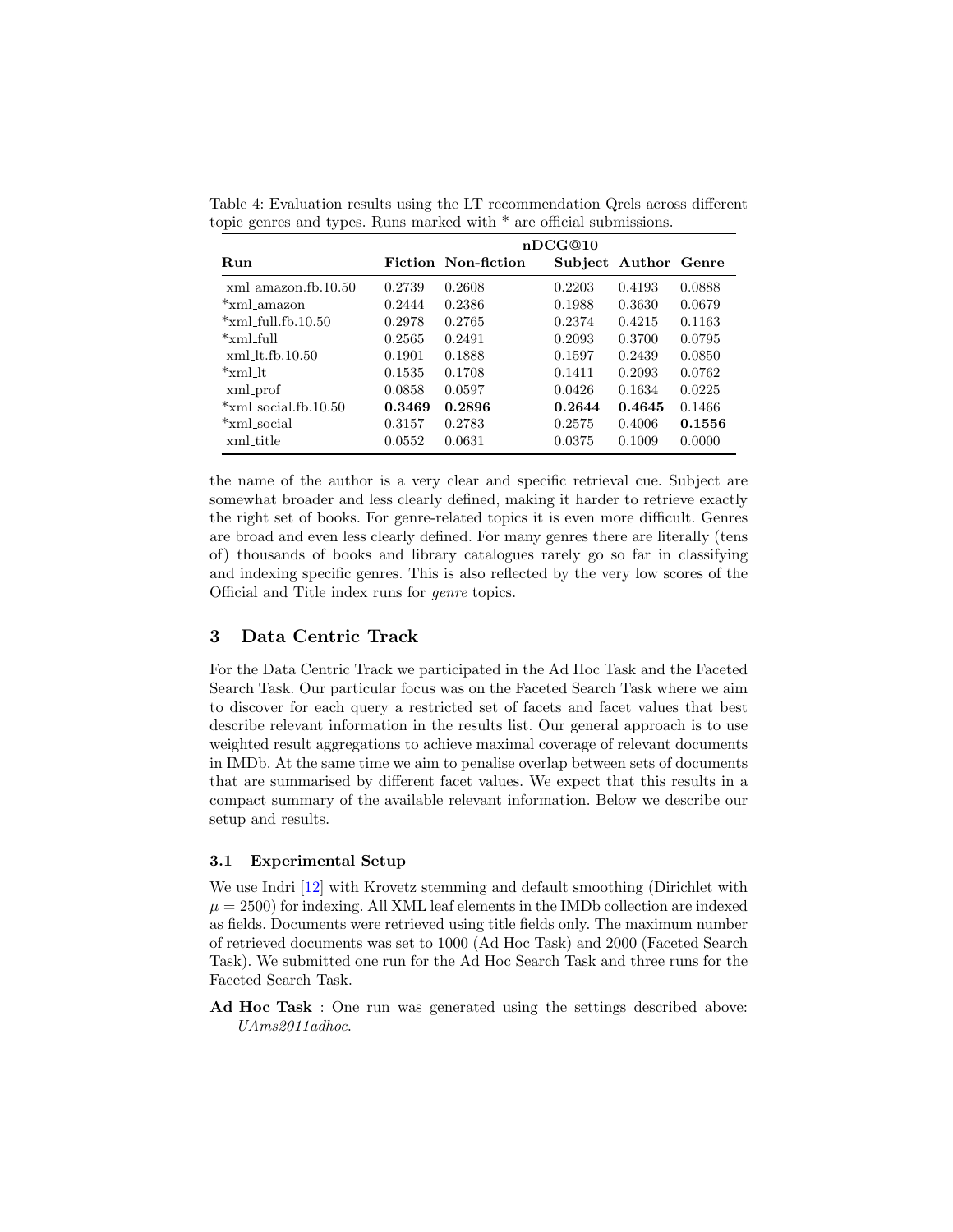Faceted Search Task : Two Ad Hoc result files were used as a basis for facet selection: the 2011-dc-lucene.trec file provided by the INEX organisation, and an Ad Hoc run that was created using Indri. The maximum number of results for this run was set to 2000. We submitted three Faceted Search runs: UAms2011indri-c-cnt, UAms2011indri-cNO-scr2, UAms2011lucene-cNO-lth. In each run, a hierarchy of recommended facet values is constructed for each topic. A path through the hierarchy represents an accumulated set of conditions on the retrieved documents. The search results become more refined at every step, and the refinement ultimately narrows down to a set of potentially interesting documents.

## 3.2 Facet selection

The set of candidate facets consists of all numerical and categorical fields in the IMDb collection. The goal is to select useful facets (and values) from the set of candidate facets.

Result aggregation We explored two different methods of weighted result aggregation. The first method aggregates document lengths rather than number of documents. Since popular movies in IMDb have larger entries (which we measure by file size), we assume that document lengths push facet values associated with popular movies to the top of the ranked set of facet values. The second method aggregates documents from the Ad Hoc run by summing retrieval scores. The idea is that higher-ranked documents display facet values that are most likely to be of interest to the user. Note that document length is a static ('global') measure of document importance, whereas retrieval scores are dynamic ('local'), resulting in different degrees of importance for different topics. We compare both methods to traditional non-weighted aggregation of search results using document counts. The result aggregations form the basis of facet selection.

Coverage For facet selection we use the intuition that facets which provide compact summaries of the available data allow fast navigation through the collection. This intuition was implemented as facet coverage: the number of documents that are summarised by a facet's top  $n$  values. Two types of coverage were implemented. The first version, coverage, sums up the (weighted) document counts that are associated with the facet's top  $n$  values. A potential pitfall of this approach is that this method favours redundancy. That is, the sets of documents that are associated with different facet values may have a high degree of overlap. For example, the keywords 'murder' and 'homicide' may point to almost identical sets of documents. We assume a user wants compact overviews of different, non-overlapping sets of documents that may be of interest to the searcher. Therefore, we implemented a second version:  $coverageNO$  ('coverage, no overlap') counts the number of unique documents that are summarised by the facet's top n values. As a consequence, redundancy in facet values is penalised.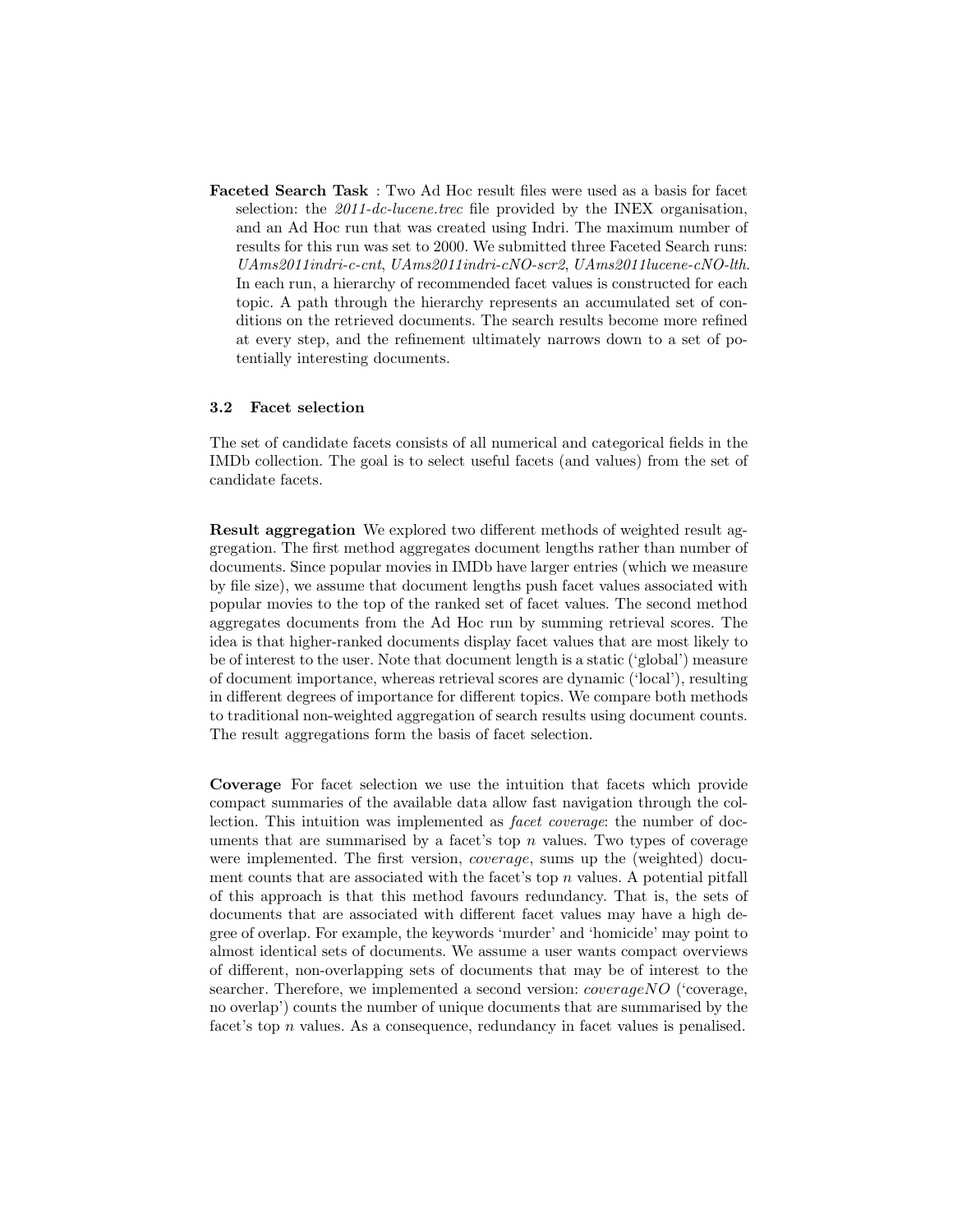| Rank           | Coverage | Facet<br>Top-5 values |                                                                                                                                |  |  |
|----------------|----------|-----------------------|--------------------------------------------------------------------------------------------------------------------------------|--|--|
| 1              | 945      | genre                 | Drama $(306)$<br>Documentary (207)<br>War (199)<br>Action $(157)$<br>Comedy $(76)$                                             |  |  |
| $\overline{2}$ | 850      | keyword               | vietnam $(286)$<br>vietnam-war $(220)$<br>independent-film (162)<br>vietnam-veteran $(110)$<br>1960s (72)                      |  |  |
| 3              | 477      | language              | English $(400)$<br>Vietnamese $(42)$<br>French $(16)$<br>Spanish $(10)$<br>German $(9)$                                        |  |  |
| $\overline{4}$ | 437      | country               | USA (345)<br>UK (30)<br>Canada $(27)$<br>France $(19)$<br>Vietnam $(16)$                                                       |  |  |
| $\overline{5}$ | 397      | color                 | Color(291)<br>Color - (Technicolor) (45)<br>Black and White (40)<br>$Color - (Eastmancolor)$ (11)<br>Color - (Metrocolor) (10) |  |  |

<span id="page-8-0"></span>Table 5: Selected facets and values for the query 'Vietnam' (topic 2011205). Facets are ranked by coverage based on document counts.

Coverage-based facet selection is applied recursively. Starting with the complete set of Ad Hoc results (corresponding to the root node of the facet hierarchy), the facet with the highest coverage is chosen. The set of results is then narrowed down to the set of documents that are covered by this facet. In this new set, a second facet is chosen with the highest coverage. This selection process continues until a specified number of facets has been selected. We apply facet selection to movie facets and person facets independently, since these facets describe different types of documents (i.e., you cannot drill-down into person files after you have narrowed down the results using a movie facet). An example of a ranked set of movie facets for the query 'Vietnam' is given in Table [5.](#page-8-0)

## 3.3 Path construction

The facet hierarchy is based on the selected set of facets and corresponding top  $n$  ranked values. Each path starts with a value from the first facet, followed by a value from the second facet, etc. The paths are ordered by rankings of the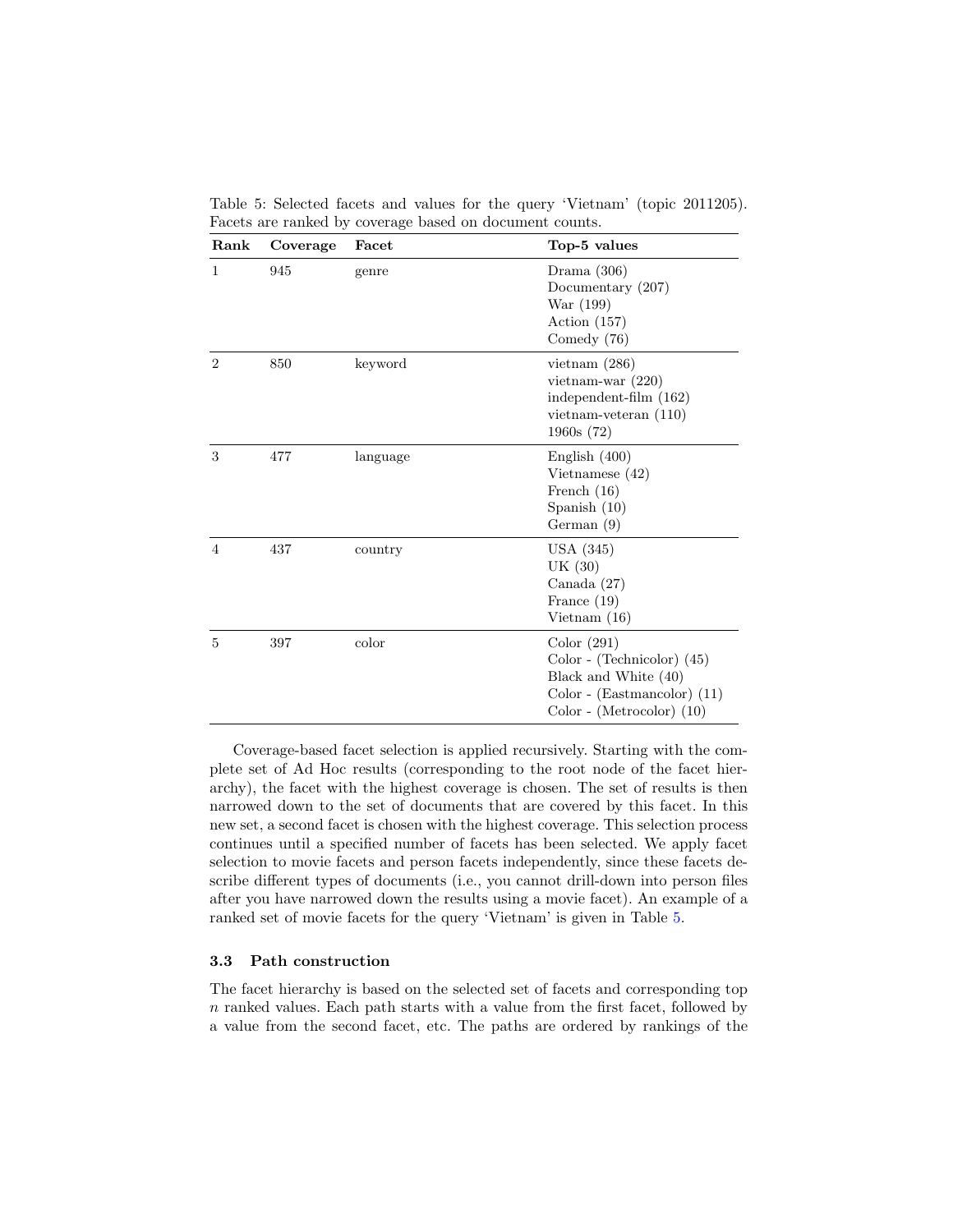values within a facet. Not all logically possible paths are considered relevant. As a formal criterium, we assume that only paths leading to between 10 and 20 documents are useful recommendations for the user. Paths that lead to fewer documents are deemed too specific. Paths to a larger number of documents are deemed too general, and the system will attempt to branch into a deeper, more specific level. We generate trees for 'movies' and 'persons' independently and join them in the order of the largest number of paths. (For most queries there were more movie paths than person paths.) As an example, we display a partial tree corresponding to the query 'Vietnam', using the facets from Table [5:](#page-8-0)

```
<topic tid="2011205">
<fv f="/movie/overview/genres/genre" v="Drama">
  \langlefv f="/movie/overview/keywords/keyword" v="vietnam">
    <fv f="/movie/additional details/languages/language" v="Vietnamese">
       \langle fv f="/movie/additional_details/countries/country" v="USA">
         \langle fv f="/movie/additional_details/colors/color" v="Color"/>
           \langle /fv >\langlefv>
       \langlefv>
  <fv f="/movie/overview/keywords/keyword" v="vietnam-war">
    \langle fv f="/movie/additional_details/languages/language" v="English">
       < fv f="/movie/additional_details/countries/country" v="USA">
         \langle fv f="/movie/additional_details/colors/color" v="Color - (Technicolor)"/>
           \langle /fv>\langle /fv >\langlefv f="/movie/additional_details/languages/language" v="Vietnamese">
       \langle fv f="/movie/additional_details/countries/country" v="USA"/>
         \langlefv>
       \langle /fv>
  \langlefv f="/movie/overview/keywords/keyword" v="vietnam-veteran">
    <fv f="/movie/additional details/languages/language" v="English">
       \langle fv f="/movie/additional_details/countries/country" v="USA">
         <fv f="/movie/additional details/colors/color" v="Color - (Technicolor)"/>
           \langle /fv >\langlefv>
       \langlefv>
    \langle /fv ><fv f="/movie/overview/genres/genre" v="Documentary">
  \langlefv f="/movie/overview/keywords/keyword" v="vietnam">
    \langlefv f="/movie/additional_details/languages/language" v="English">
       \langle fv f="/movie/additional_details/countries/country" v="USA">
         \langle fv f="/movie/additional_details/colors/color" v="Black and White"/>. . .
```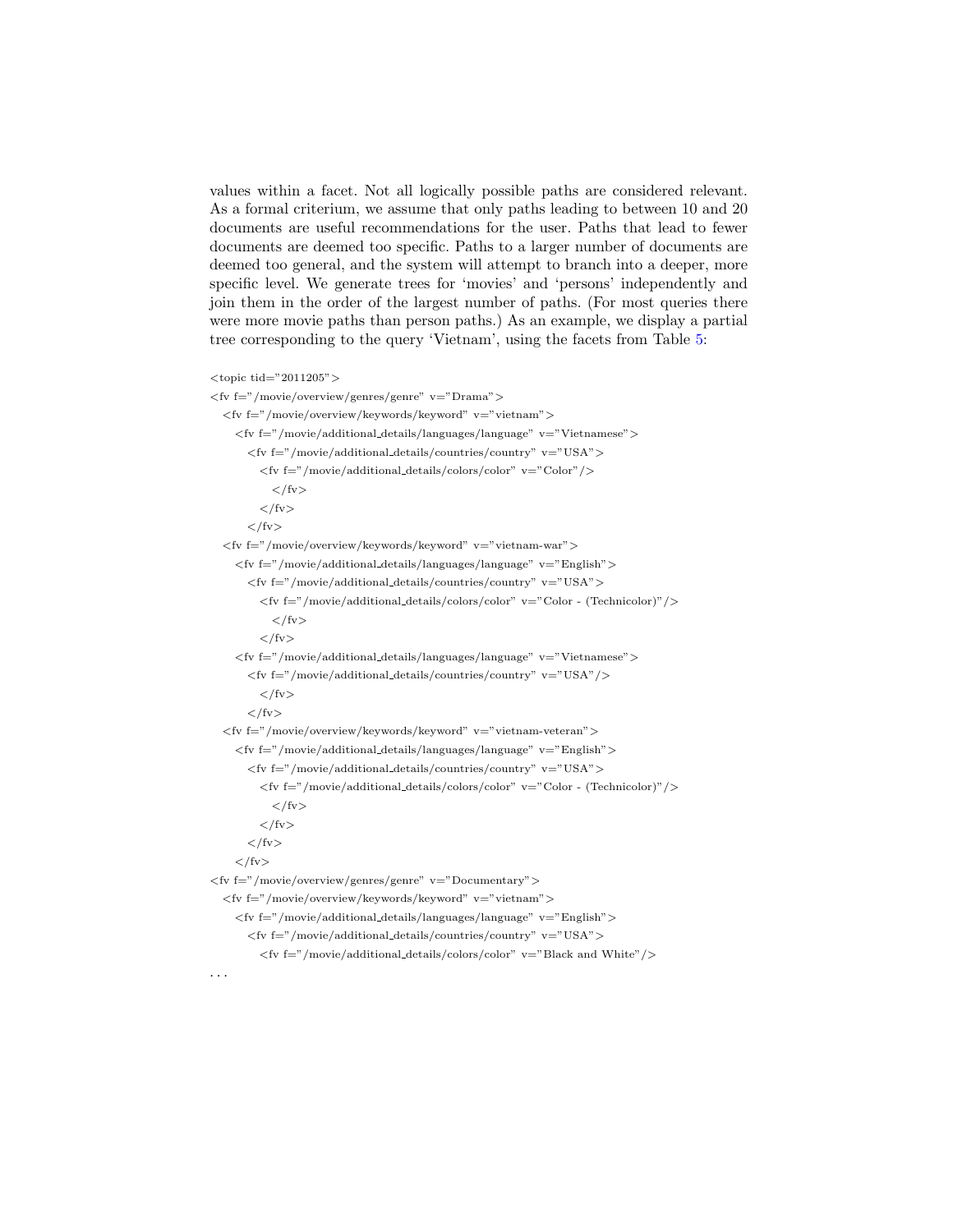<span id="page-10-0"></span>Table 6: Experimental parameters. The values of the first three parameters were combined to generate a total of  $2x4x2 = 16$  different runs. The other parameters (4-7) were kept constant.

| Parameter                      | <b>Values</b>                                                     |
|--------------------------------|-------------------------------------------------------------------|
| 1. Ad hoc input                | Indri, Lucene                                                     |
| 2. Document weights            | count (cnt), length (lth), score (scr), score <sup>2</sup> (scr2) |
| 3. Selection method            | coverage (c), coverage NO (cNO)                                   |
| 4. Number of facets            | 5                                                                 |
| 5. Number of values            | 5                                                                 |
| 6. Min. number of path results | 10                                                                |
| 7. Max. number of path results | 20                                                                |

#### 3.4 The Faceted Seach runs

We generated a total of 16 runs by varying the parameters listed in Table [6.](#page-10-0) From this set, three runs were selected for submission to the INEX workshop:

- UAms2011indri-c-cnt This is our baseline run which implements the standard approach of selecting those facet values that summarize the largest number of documents.
- UAms2011indri-cNO-scr2 : This run uses weighted result aggregation (using retrieval scores, in contrast to unranked aggregation in the baseline run). This run also penalises overlap between document sets that correspond to different facet values.
- UAms2011lucene-cNO-lth : The third run uses the Lucene reference results file that was provided by INEX. The run uses weighted result aggregation based on document lengths (file sizes, as opposed to retrieval scores).

#### 3.5 Results and discussion

Our run for the Ad Hoc Task was the best scoring run out of a total of 35 submitted runs by 9 different institutes, with a MAP of 0.3969 [\[15\]](#page-14-13). The success of our Ad Hoc run indicates that indexing the complete XML structure of IMDb is not necessary for effective document retrieval. It appears, at least for the Ad Hoc case, that it suffices to index leaf elements.

The runs for the Faceted Search Task were evaluated with respect to two different metrics. The first measure assesses the effectiveness of a faceted system by calculating the interaction cost. This is defined as the number of results, facets, or facet values that the user examines before encountering the first relevant result. The measure is referred to as the Normalised Gain (NG), and the Average Normalised Gain (see [\[15\]](#page-14-13) for more details). The second measure is the Normalised Discounted Cumulated Gain (nDCG), which assesses the relevance of a hierarchy of facet values based on the relevance of the results that are associated with the values [\[11\]](#page-14-14).

Table [7](#page-11-0) shows the NG and ANG scores of the three runs that we submitted for the Faceted Search Task. While the results vary substantially between topics, our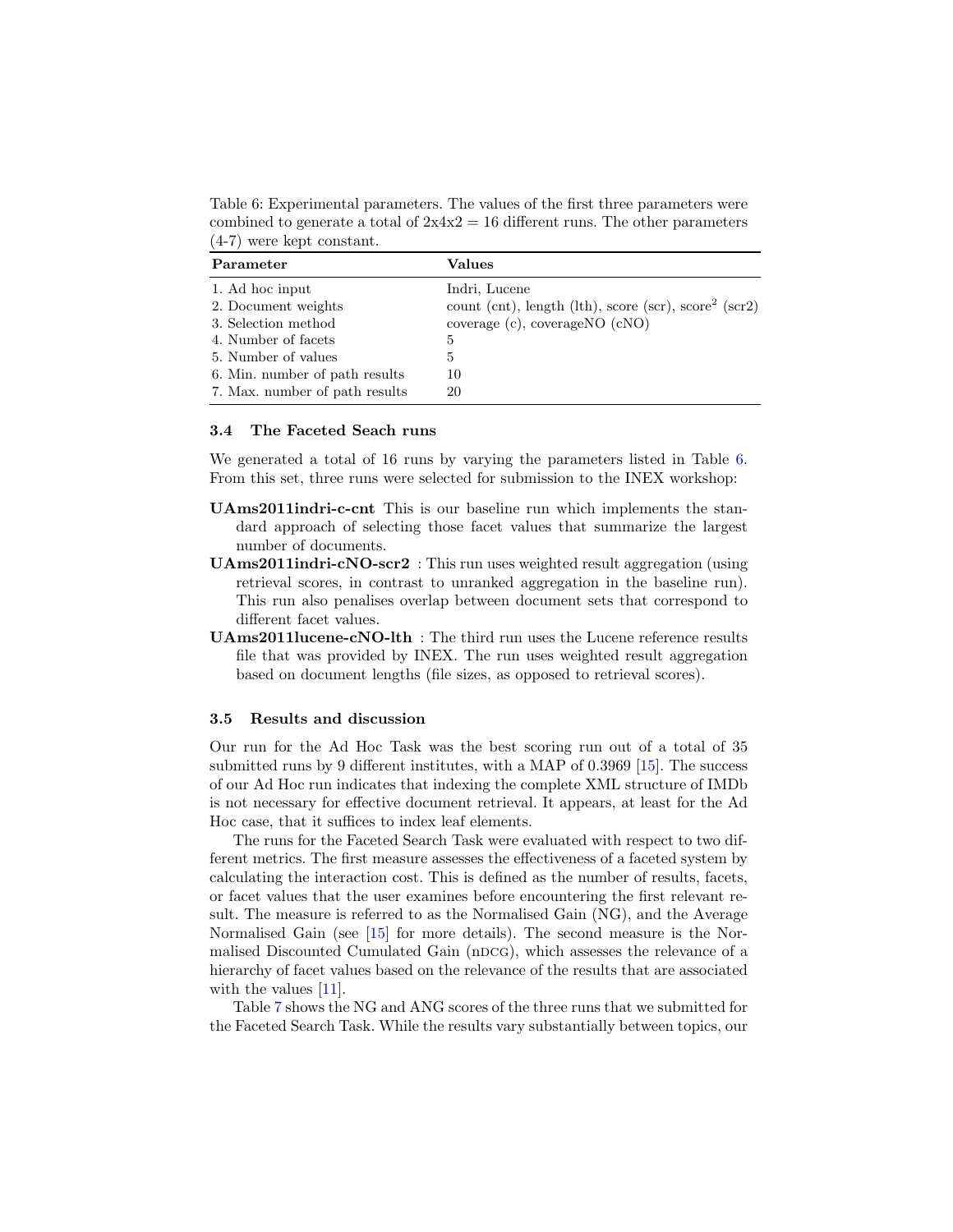|     |      |            | topic  UAms2011indri-c-cnt  UAms2011indri-cNO-scr2  UAms2011lucene-cNO-lth |
|-----|------|------------|----------------------------------------------------------------------------|
| 201 | 0.64 | 0.60       |                                                                            |
| 202 |      |            | 0.21                                                                       |
| 203 |      |            |                                                                            |
| 204 | 0.63 | 0.75       | 0.94                                                                       |
| 205 |      |            | 0.81                                                                       |
| 207 |      | 0.77       |                                                                            |
| 208 |      |            | $\Omega$                                                                   |
| 209 |      |            | $\theta$                                                                   |
| 210 | 0.75 | 0.74       |                                                                            |
| 211 | 0.18 |            | 0.53                                                                       |
| 212 | 0.89 | 0.88       |                                                                            |
| 213 | 0.76 | 0.76       |                                                                            |
| 214 |      |            | 0.64                                                                       |
| ANG | 0.30 | $\bf 0.35$ | 0.24                                                                       |

<span id="page-11-0"></span>Table 7: Evaluation results for Faceted Search runs in terms of NGs and ANG.

*Note.* c = coverage,  $cNO$  = coverage with no overlap,  $cnt$  = count,  $lth$  = length, scr  $=$  retrieval score, scr2  $=$  retrieval score<sup>2</sup>. Best scores are in bold.

UAms2011indri-cNO-scr2 run (which uses retrieval scores as document weights, and penalises facet values with overlapping sets of documents) has a higher overall score than our baseline run (UAms2011indri-c-cnt). This confirms our expectation that faceted search can be improved by exploiting information from the Ad Hoc results list, and by penalising redundancy. The two Indri-based runs outperform the Lucene-based run (which uses document lengths as weights). The superior performance could thus be due to two factors: the underlying Ad Hoc run, or the aggregation method. Our run UAms2011indri-cNO-scr2 had the highest ANG score out of the 12 runs that had been submitted to the workshop by 5 different groups [\[15\]](#page-14-13). Most other groups used the Lucene reference result file, so, again, it is possible that the superior performance of our run is due to a better underlying results file, rather than to effective facet selection. We therefore examine a larger set of runs, allowing us to analyse the results in a more systematic way.

Table [8](#page-12-0) shows the nDCG scores for all of our runs (including the three runs that we had submitted).<sup>[1](#page-11-1)</sup> The nDCG scores confirm that the UAms2011indricNO-scr2 run was our best one, and the run has a higher mean nDCG than any of the runs that had been submitted by other participating groups (as reported in  $[15]$ .<sup>[2](#page-11-2)</sup> The nDCG results show that the Indri results file indeed provided a better

<span id="page-11-1"></span> $1$  Out of all 1[6](#page-10-0) different runs described in Table 6 only 12 produced positive results on the nDCG metric.

<span id="page-11-2"></span> $2$  The mean nDCG score of our run is still quite low, and the fact that many topics yielded NDGC = 0 suggests that either the topic set, the collection and/or the metric may have been inappropriate for the evaluation of faceted search systems.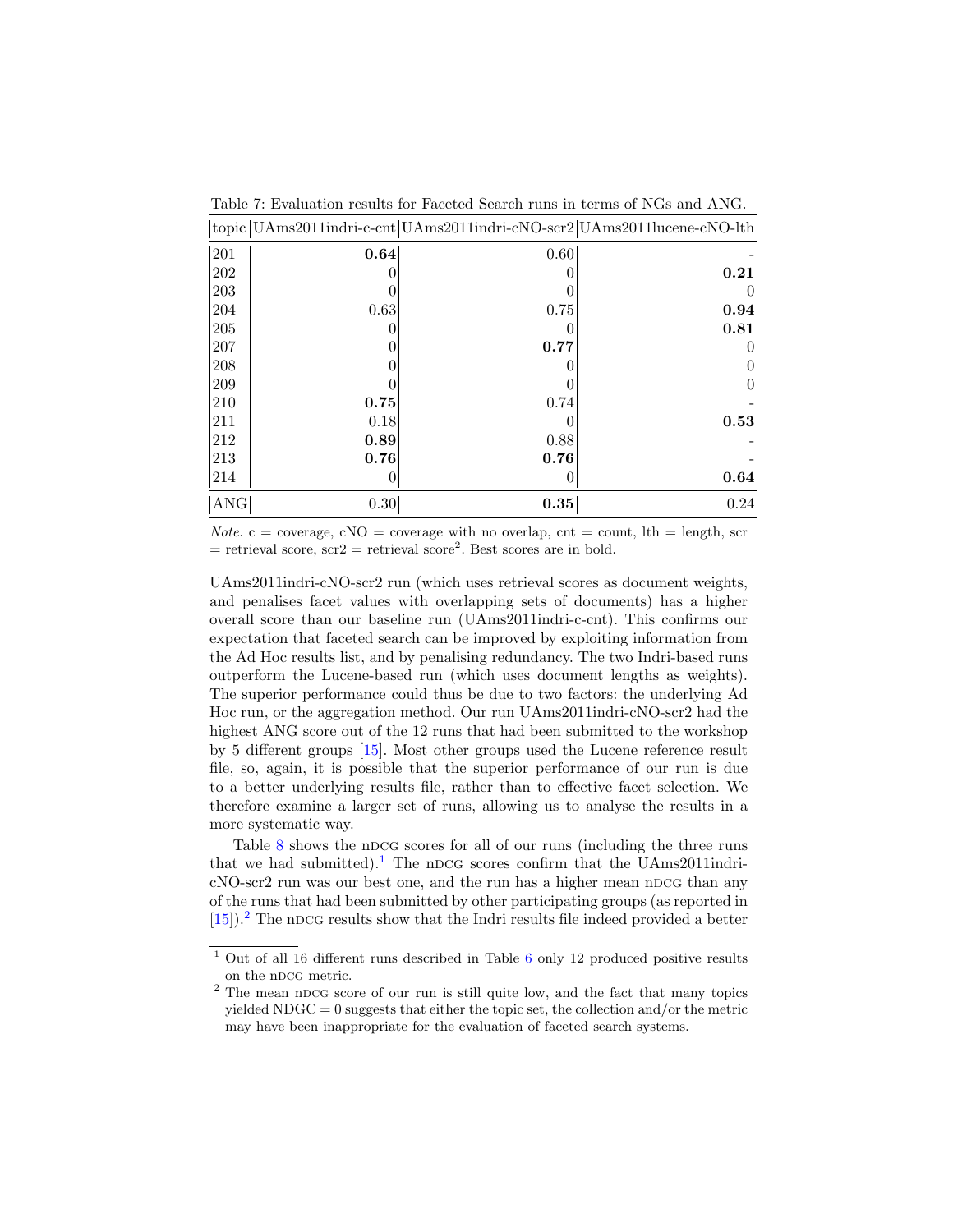|       |                                           |              |              | Indri           |              |     |                                                                                         |              |                 | Lucene   |                     |                 |
|-------|-------------------------------------------|--------------|--------------|-----------------|--------------|-----|-----------------------------------------------------------------------------------------|--------------|-----------------|----------|---------------------|-----------------|
|       | $\mathbf{c}$                              | $\mathbf{c}$ | $\mathbf{c}$ | C.              | cNO          | cNO | cNO                                                                                     | $\mathbf{c}$ |                 | c cNO    |                     | cNO cNO         |
| topic | $_{\rm cnt}$                              | lth          | scr          | $\mathrm{scr}2$ | $_{\rm cnt}$ | lth | $\mathrm{scr}2$                                                                         | $\rm{cnt}$   | $\mathrm{scr}2$ | lth      | scr                 | $\mathrm{scr}2$ |
| 201   | 0.035 0.035 0.035 0.035 0.035 0.035 0.035 |              |              |                 |              |     |                                                                                         | $\Omega$     | $\Omega$        | $\Omega$ | ∩                   |                 |
| 202   |                                           | $\Omega$     | $\mathbf{0}$ | $\mathbf{0}$    |              |     |                                                                                         | $\Omega$     | $\Omega$        | $\Omega$ | $\Omega$            |                 |
| 203   | 0                                         | $\Omega$     | $^{(1)}$     | $\Omega$        |              |     |                                                                                         | 0            |                 | $\Omega$ | $\Omega$            |                 |
| 204   | $\Omega$                                  | 0            | $\Omega$     |                 |              |     |                                                                                         | $\Omega$     |                 |          |                     |                 |
| 205   | 0                                         | $\theta$     | $\Omega$     |                 | 0.429        |     | $0.198$ 0.429                                                                           | $\Omega$     |                 |          | 0 0.215 0.209 0.066 |                 |
| 207   | 0                                         | 0            | $\theta$     |                 |              |     | 00.162                                                                                  | $\Omega$     |                 |          |                     |                 |
| 208   | $\Omega$                                  | $\theta$     | $\Omega$     |                 |              |     | $0.455$ $0.452$ $0.455$                                                                 | $\Omega$     | $\Omega$        |          |                     |                 |
| 209   | $\Omega$                                  | $\theta$     | $^{(1)}$     | $\cup$          |              |     |                                                                                         |              | 0 0.360         |          | 0 0.360 0.360       |                 |
| 210   |                                           | $\theta$     | $\Omega$     | $\Omega$        | $\theta$     |     |                                                                                         | $\mathbf{0}$ |                 |          |                     |                 |
| 211   |                                           | $\Omega$     | $\Omega$     | $\Omega$        | $\theta$     |     |                                                                                         | $\Omega$     | $\Omega$        | $\theta$ |                     |                 |
| 212   |                                           | $\Omega$     | $\mathbf{0}$ | $\Omega$        |              |     |                                                                                         | $\Omega$     |                 |          |                     |                 |
| 213   |                                           | $\Omega$     |              |                 |              |     |                                                                                         |              | ∩               |          |                     |                 |
| 214   | 0.185                                     | $\left($     | 0.160        |                 |              |     | 0.1850.1850.185 0.091                                                                   |              |                 |          | 0 0.091 0.091 0.022 |                 |
| mean  | 0.017                                     |              |              |                 |              |     | $0.003$ $0.015$ $0.003$ $0.085$ $0.067$ $0.097$ $0.007$ $0.028$ $0.024$ $0.051$ $0.034$ |              |                 |          |                     |                 |

<span id="page-12-0"></span>Table 8: Evaluation results for the Faceted Search runs in terms of nDCG.

Note. c = coverage, cNO = coverage with no overlap, cnt = count, lth = length, scr  $=$  retrieval score, scr2  $=$  retrieval score<sup>2</sup>. Best scores are in bold.

basis for the selection of facet values than the Lucene reference file. However, if we compare different runs that are based on the same Lucene results file, we find that retrieval scores (scr and scr2) improve performance as compared to the Lucene run that we submitted (which was based on document length). Although we have to be careful with interpreting these results where scores for most topics are zero, the success of our run seems to be due to both the results file and the aggregation method. Moreover, the results indicate that our method for penalising overlapping facet values was effective: the coverage, no overlap runs had higher nDCG means than their coverage counterparts. Result aggregation using retrieval scores proved to be especially useful in combination with the overlap penalty.

In sum, the results confirm our expectation that weighted result aggregation combined with redundancy avoidance results in a compact summary of available relevant information. The findings show the importance of good Ad Hoc results as a basis for faceted search (the well-known 'garbage in, garbage out' principle), and the importance of penalising redundancy in different facet values. Finally, while the effect of different result aggregations varies, it seems that retrieval scores are useful for the detection of relevant facet values.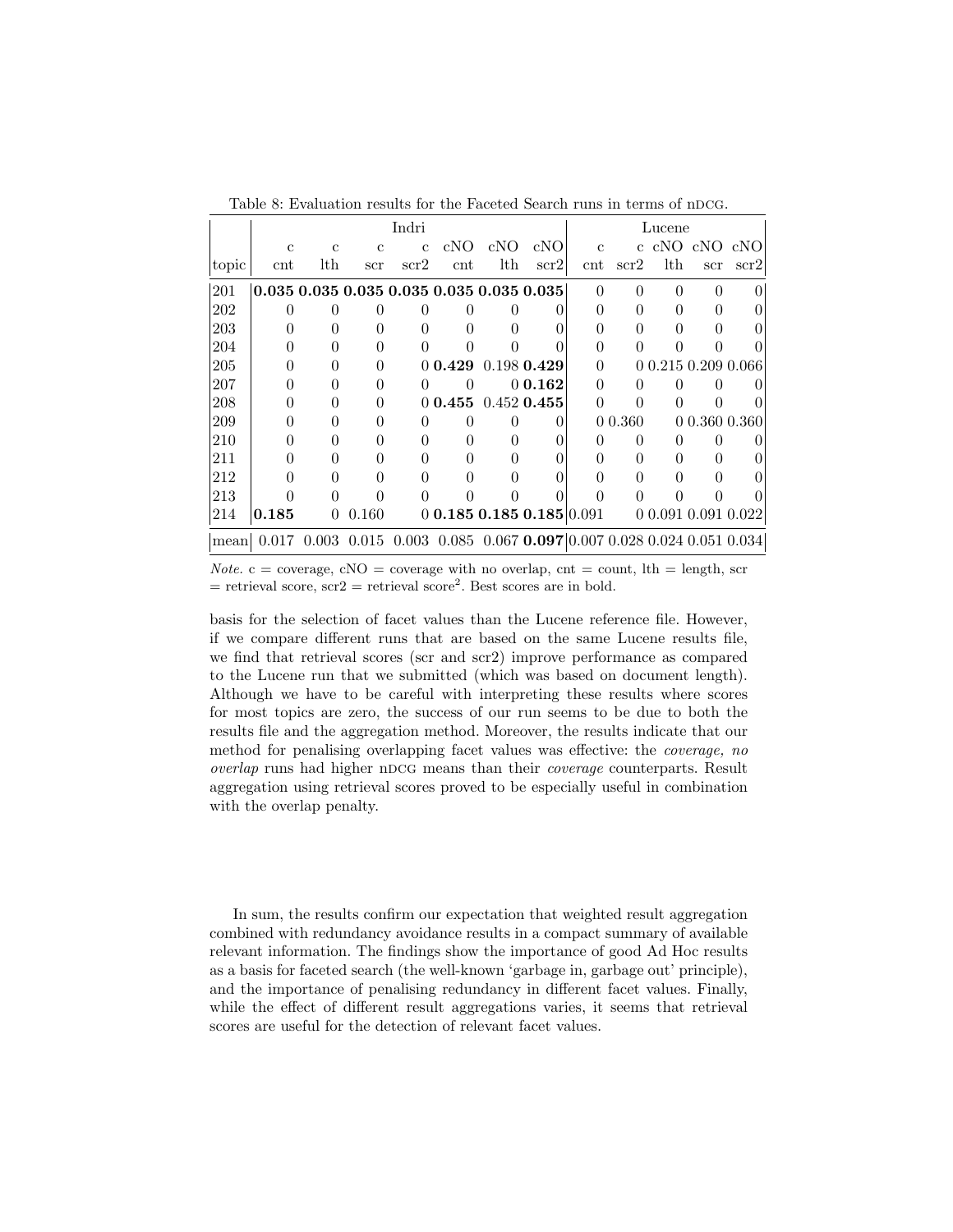# <span id="page-13-0"></span>4 Conclusion

In this paper we discussed our participation in the INEX 2011 Books and Social Search Track and the Data Centric Track.

In the Books and Social Search Track we participated in the Social Search for Best Books task and focused on comparing different document representations based on professional metadata and user-generated metadata. Our main finding is that standard language models perform better on representations of usergenerated metadata than on representations of professional metadata.

In our result analysis we differentiated between topics requesting fiction and non-fiction books and between subject-related topics, author-related topics and genre-related topics. Although the patterns are similar across topic types and genres, we found that social metadata is more effective for fiction topics than for non-fiction topics, and that regardless of document representation, all systems perform better on author-related topics than on subject related topics and worst on genre-related topics. We expect this is related to the specificity and clarity of these topic types. Author-related topics are highly specific and target a clearly defined set of books. Subject-related topics are broader and less clearly defined, but can still be specific. Genre-related topics are very broad—many genres have tens of thousands of books—and are also more vague information needs that are closer to exploratory search.

In future work we will look closer at the relative value of various types of metadata and directly compare individual types of metadata such as reviews, tags and subject headings. We will also look at the different search scenarios underlying the relevance judgements and topic categories, such as subject search, recommendation and exploratory search.

In the Data Centric Track we participated in the Ad Hoc and Faceted Search Task. Our main finding is that faceted search can be improved through aggregation of search results that are weighted by their Ad Hoc retrieval score, expressing the local importance of different documents in the results list. In addition, we found that avoiding redundancy leads to a more compact representation of the results list. Although the results are based on a small number of topics, weighted result aggregation and redundancy avoidance together seem to provide an effective means of creating a compact summary of available relevant information.

Acknowledgments Frans Adriaans was supported by the Netherlands Organization for Scientific Research (NWO) grants  $# 612.066.513$  and 446.010.027. Jaap Kamps was supported by NWO under grants  $#$  612.066.513, 639.072.601, and 640.005.001. Marijn Koolen was supported by NWO under grant  $\#$  639.072.601.

# Bibliography

<span id="page-13-1"></span>[1] M. J. Bates. Task Force Recommendation 2.3 Research and Design Review: Improving user access to library catalog and portal information. In  $LoC$ Bicentennial Conf. on Bibliographic Control for the New Millennium, 2003.